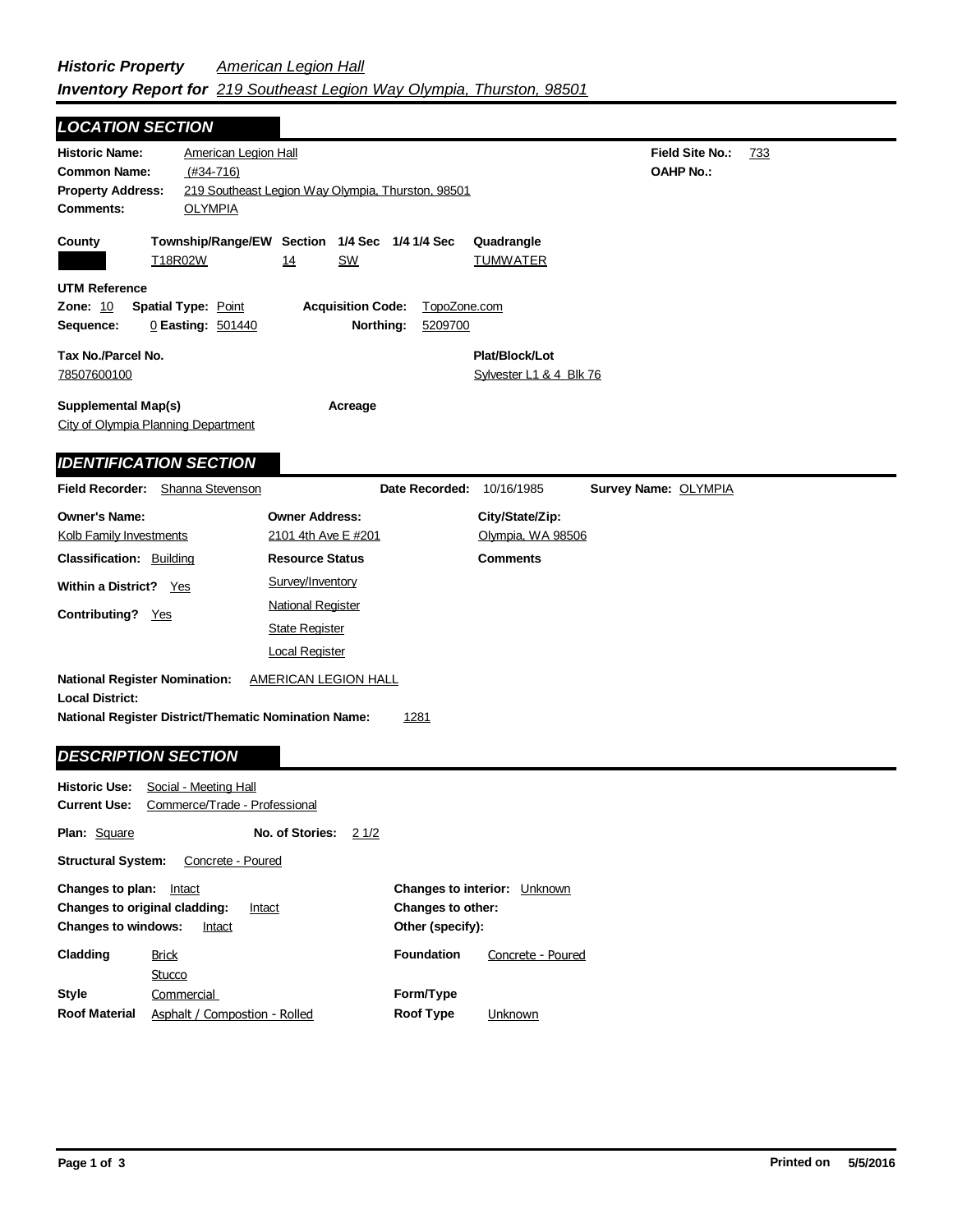## *NARRATIVE SECTION*

| <b>Study Unit</b>                                                                | Other |                 | <b>Date Of Construction:</b> | 1921 |
|----------------------------------------------------------------------------------|-------|-----------------|------------------------------|------|
| Architecture/Landscape Architecture                                              |       | Architect:      | Joseph Wohleb                |      |
| Entertainment/Recreation                                                         |       | <b>Builder:</b> |                              |      |
| Military                                                                         |       | Engineer:       |                              |      |
| Social Movements/Organizations                                                   |       |                 |                              |      |
| Property appears to meet criteria for the National Register of Historic Places:  |       | No              |                              |      |
| Property is located in a historic district (National and/or local):              |       | No              |                              |      |
| Property potentially contributes to a historic district (National and/or local): |       |                 |                              |      |

*Statement of Significance* The American Legion Hall, designed by Joseph Wohleb in a utilitarian but distinctive style, has served many civic functions in its 65-year history including a post office and civic center. One of the first posts organized in Washington, the hall is the oldest in continuous use in Washington and one of the oldest in the U. S. specifically designed as an American Legion facility. The Alfred William Leach Post No. 3 was organized in Olympia in 1919, the third in the state. The building was designed in 1920-21 and completed in 1921. The Olympia Rotary and members of the Legion assisted in the construction of the building. The National Guard leased the structure for a number of years. The 245th Coastal Artillery group met here until the construction of the Armory in 1930. The building was renovated in 1939 for an ice arena by Wohleb and the addition to the east dates from 1948. In 1924 the American Legion band was formed. That group has continuously performed over the years at almost all public functions in Olympia including parades, concerts and ceremonial events. The band was rated first nationally in 1938 and 1939 and in subsequent years has placed high in national competitions the latest a second in 1965. The building was severely damaged in the 2001 Nisqually earthquake and underwent a substantial renovation in 2003.

*Description of Physical Appearance* : The American Legion Hall is located across from Capitol Lake abutting "Legion Way" on the north named for the center. The hall is a square, two-and-one-half-story brick structure of utilitarian design. The roof has a flat section to the east and a wide vaulted section to the west. The stucco-clad front (north) facade is topped by a parapet which forms a wide gable in front of the vaulted section. (The rear has a similar parapet.) The parapet is edged with brick, and the wall is decorated with horizontal and vertical brick bands. A wide brick archway at the left of the facade leads to the recessed main entry door, with an adjacent small window. This a brick-famed wooden entry door to the east of the window and arch on the first floor. There are three, six pane windows just above and to the east of the arched entry. The West side of the building has three sets of six-over-one windows on this face, paired windows on the ends a three in the center section. They are topped by similar brick famed six pane windows. The two sections are divided by brick and stucco designs. The gable end has three six-pane windows set in a brick frame which echoes the triangular brick outline on this façade. The west side has sets of three six-over-one windows on the second floor between pilasters which are topped with brick. The end sections have smaller six pane windows on the second floor. The first floor has small windows on the north end with two bay openings with wooden doors and two sets of three windows. The rear (south) of the building has an area recessed under the main building supported by columns. There are six paned windows on the second floor and two windows on the east side. Inside the L on the east side are six paned windows on the second floor and six-over-one windows on the first floor along with varies first and second floor entrances. The interior and exterior were renovated in 2003.

| <b>Major</b>      | Stevenson, Shanna, "Olympia Downtown Walking Tour," 1980. |
|-------------------|-----------------------------------------------------------|
| Bibliographic     | Interviews with David Swift, September, 1986.             |
| <b>References</b> |                                                           |

## *PHOTOS*